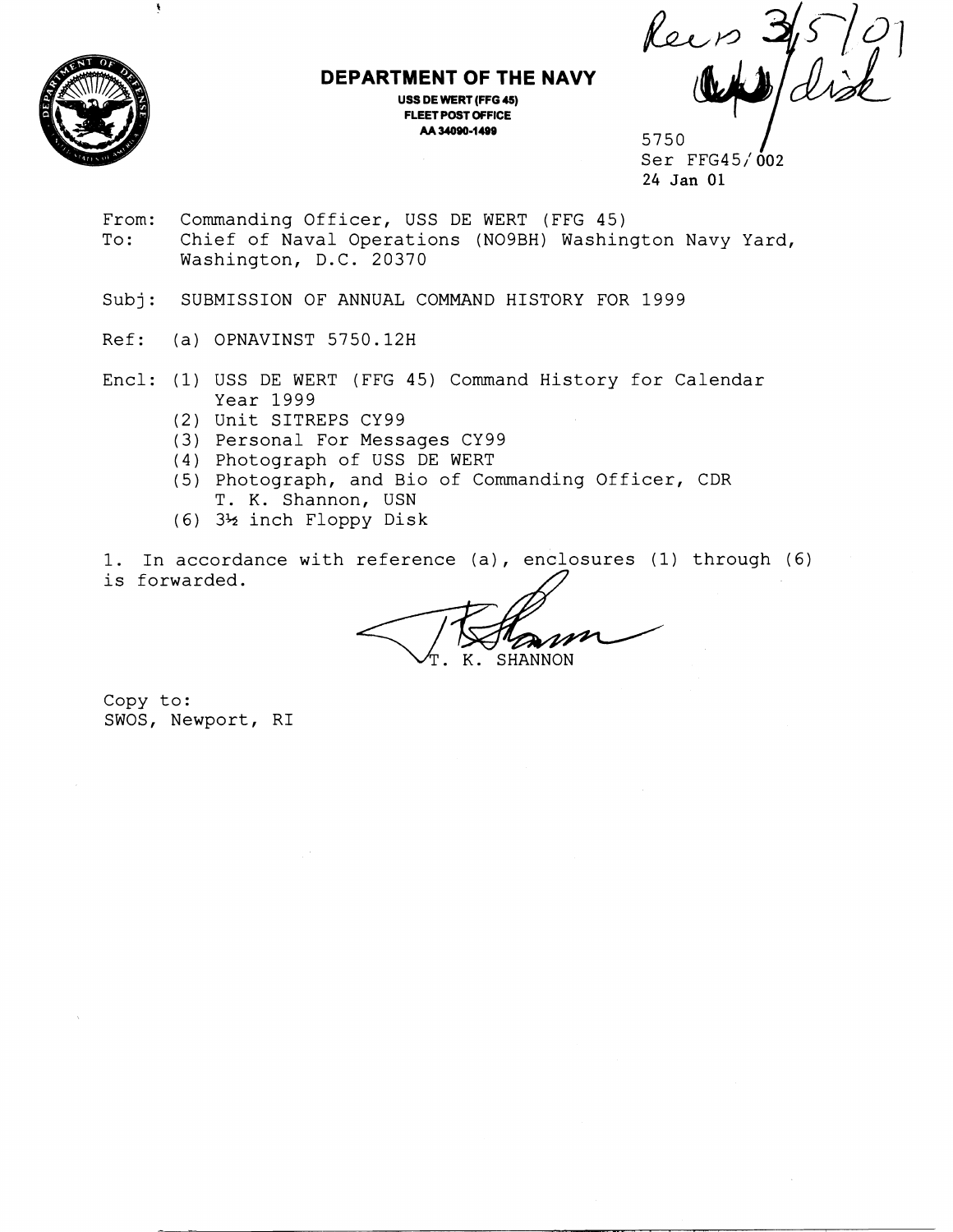1. Command Composition and Organization

Mission: AAW and ASW with secondary mission areas in ASUW, ELW, and CCC. Commander: 01 Jan 99 - 03 Sep 99: CDR S. D. Grant, USN 03 Sep 99 - 31 Dec 00: CDR T. K. Shannon, USN Homeport: Mayport, FL Aircraft: Embarked one (1) SH-GOB LAMPS MK I11 Helicopter from HSL-42 2. (C) Chronology of significant events: 01JAN-10JAN/ IPT MAYPORT, FL HOL/LV/UPK  $11JAN/$ DEPLOY TO SNFL U/W MISSLEX / XSIT TO SAN JUAN PUERTO RICO SM-1 LIVE FIRING VERSUS DRONE 76MM/CIWS PACFIRE RDVU SNFL SHIPS PVST SAN JUAN, PUERTO RICO U/W PUERTO RICAN OPERATIONS AREA WORK UPS 76MM/50CAL PACFIRE DEPLOYED TACTAS SM-1/CIWS/76MM/MT22 LIVE FIRE UNREP W/ USNS PATUXENT REXTORP EXERCISE/ 76MM PACFIRE PVST FORT DE FRANCE, MARTINIQUE CD OPS/XSIT TO NORFOLK UNREP W/ USNS PATUXENT DEPLOYED TACTAS PVST (SMP & JTF-EX PREPS) NORFOLK, VA U/W JTF-EX 99-1 UNREP W/ HNLMS ZUIDERKRUIS DEPLOYED TACTASS UNREP W/ USNS PATUXENT TOWEX W/ USS PETERSON UNREP W/ USS ARCTIC 50CAL / DECEPTIVE LIGHTING EX UNREP W/ USS ARCTIC XSIT TO BUZZARD'S BAY, MASSACHUSETTS ANCHORAGE ANCHORED BUZZARD'S BAY, MASS U/W EX W/ CANADIAN TASK GROUP UNREP W/ HMCS PRESERVER<br>PVST - HALIFAX, CANADA HOSTED STANAVFORLANT RECEPTION U/W XSIT TO BALTIMORE, MD XSIT CHESEPEAKE-DELAWARE CANAL PVST BALTIMORE, MD U/W XSIT HAMILTON, BERMUDA 50 CAL PACFIRE JO CHA INSTINE<br>PVST HAMILTON, BERMUDA<br>U/W XSIT TO ATLANTIC OCEAN<br>CHAFF EX / 50 CAL/MT21 PACFIRE 18MAR-21MAR/ PVST HAMILTON, BERMUDA U/W XSIT TO ATLANTIC OCEAN 22MAR-02APR/

76MM/ HIGHLINE XFER W/ FGS SCHLESWIG-HOLSTEIN

UNREP FGS RHOEN

M-60 PACFIRE 76MM PACFIRE

 $24$ MAR/  $25$ MAR/ 26MAR/ 27MAR/ 28MAR/ 28MAR/  $29$ MAR/

UNREP W/ FGS RHOEN HOSTED COMSTANAVFORLANT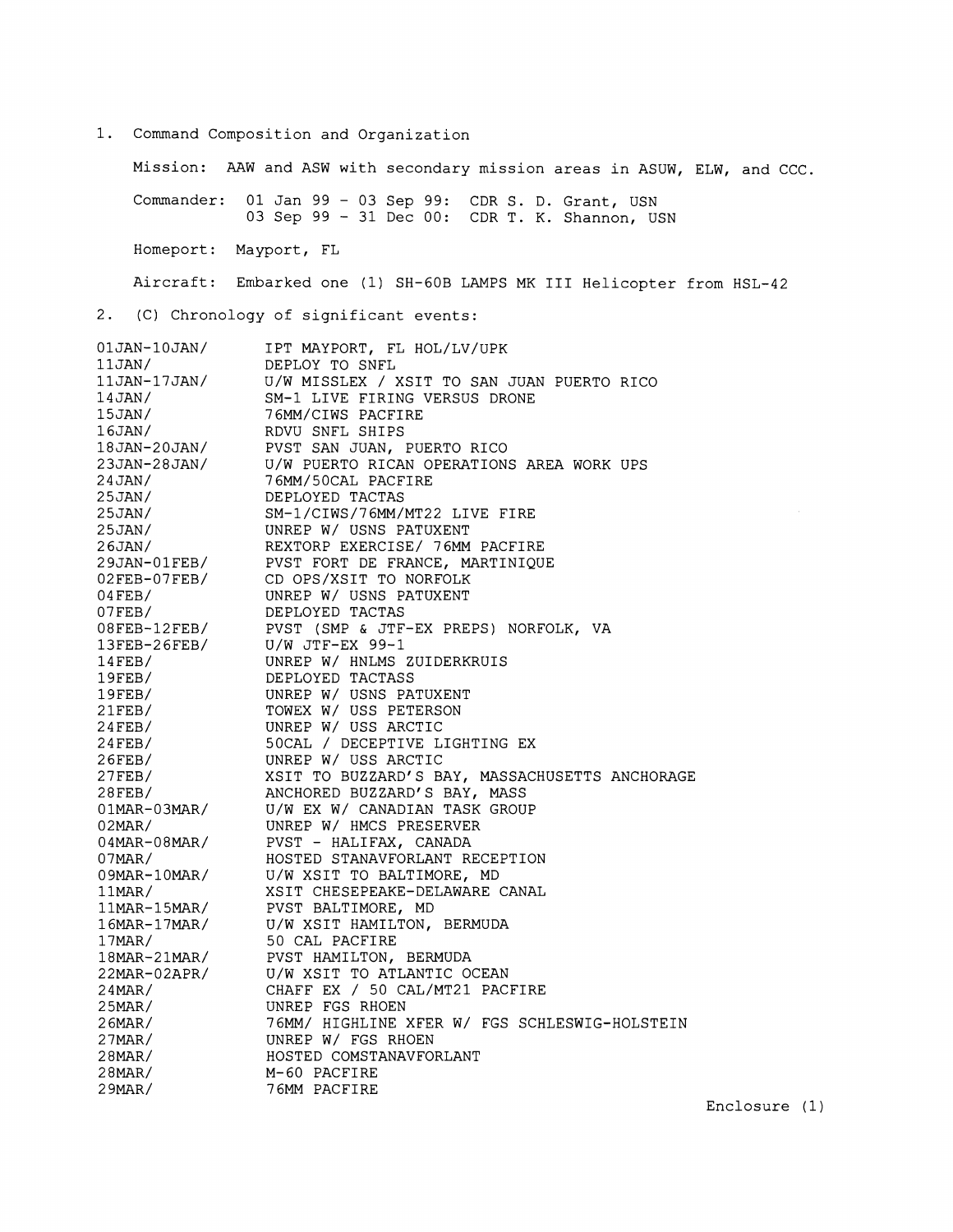2 9MAR/ UNREP W/ FGS RHOEN 0 1APR/ DECEPTIVE LIGHTING EXERCISE / SUREEX 0 1APR/ UNREP W/ FGS RHOEN 03APR-19APR/ MAINTENANCE PERIOD WILHELMSHAVEN, GERMANY 16APR/ COMSTANAVFORLANT CHANGE OF COMMAND 20APR-27APR/ U/W GERMAN WORK-UPS(SUBS AND FAST PATROL BOATS) 20APR/ UNREP W/ FGS RHOEN 22APR/ 76MM PACFIRE / UNREP W/ FGS RHOEN 23APR/ HOSTED COMSTANAVFORLANT 24APR/ UNREP W/ FGS RHOEN 28APR-02MAY/ PVST AMSTERDAM, NETHERLANDS 03MAY-06MAY/ U/W FLAG OFFICER SEA TRAINING 04MAY/ UNREP W/ FGS RHOEN 07MAY-13MAY/ U/W XSIT TO LISBON, PORTUGAL 08MAY/ UNREP W/ FGS RHOEN 0 9MAY / SMALL ARMS PACFIRE 76MM PACFIRE 1 OMAY / 11MAY/ 50 CAL PACFIRE UNREP W/ FGS RHOEN 12MAY/ 14MAY-23MAY/ MAINTENANCE PERIOD LISBON, PORTUGAL 24MAY/ UNREP W/ USNS LARAMIE 24MAY-27MAY/ XSIT TO NAPLES, IT 28MAY-3OMAY/ PVST NAPLES, IT 31MAY-21JUN/ U/W ADRIATIC OPS - ALLIED FORCE BSF BRINDISI, IT 11JUN/ BSF BARI, IT 22JUN/ 23JUN-24JUN/ U/W ADRIATIC OPS - ALLIED FORCE PVST PALERMO, SICILY 25JUN/ 26JUN/ DETACH FROM SNFL U/W ENROUTE ROTA, SPAIN 26JUN-27JUN/ PVST ROTA, SPAIN / TOVR W/ USS STEPHEN W. GROVES 28JUN-29JUN/ U/W RTN TO MAYPORT, EL / XSIT ATLANTIC OCEAN 30JUN-09JUL/ 07 JUL/ BSF BERMUDA  $07JUL-09JUL/$ TIGER CRUISE DE WERT HOMECOMING 10 JUL/ 10JUL-08AUG/ POST-DEPLOYMENT LV/UPK PERIOD IPT MAYPORT, EL 09AUG-15AUG/ IMAV 922 / IPT MAYPORT, FL 16AUG-02SEP/ UNDERWATER HULL CLEANING  $23AUG-27AUG/$ 03SEP/ U/W PC0 OPS / SEA TRIALS CHANGE OF COMMAND CEREMONY 03SEP/ 03SEP/ ANCHORED ATG #1 03SEP/ IPT MAYPORT, FL U/W JAXOA 13SEP/ 14SEP/ 76MM PACFIRE MT 21 PACFIRE 14SEP/ 16SEP/ UNREP USNS LARAMIE 17SEP/ IPT MAYPORT, FL 27SEP-29SEP/ U/W ENR NAVAL WEAPONS STATION YORKTOWN, VA 29SEP/ AMMO OFFLOAD YORKTOWN, VA 29SEP-30SEP/ U/W ENR GLOUCESTER, MASS  $010CT-030CT/$ PVST GLOUCESTER, MASS 020CT/ HOSTED STATE SENATOR TARR, COMMONWEALTH OF MASS  $040$  $CT-060$  $CT/$ U/W ENR MAYPORT, FL MEDIVAC EN WITH COAST GUARD CUTTER 47211 060CT/ 070CT-170CT/ IPT MAYPORT, FL 160CT / LINE 1 PARTED DUE TO ROUGH WEATHER ASSOCIATED WITH HURRICAINE BONNIE  $180CT/$ U/W TO ATLANTIC DRYDOCK LARGE SHIP PIER  $180CT-14DEC/$ IPT ATLANTIC DRYDOCK/SRA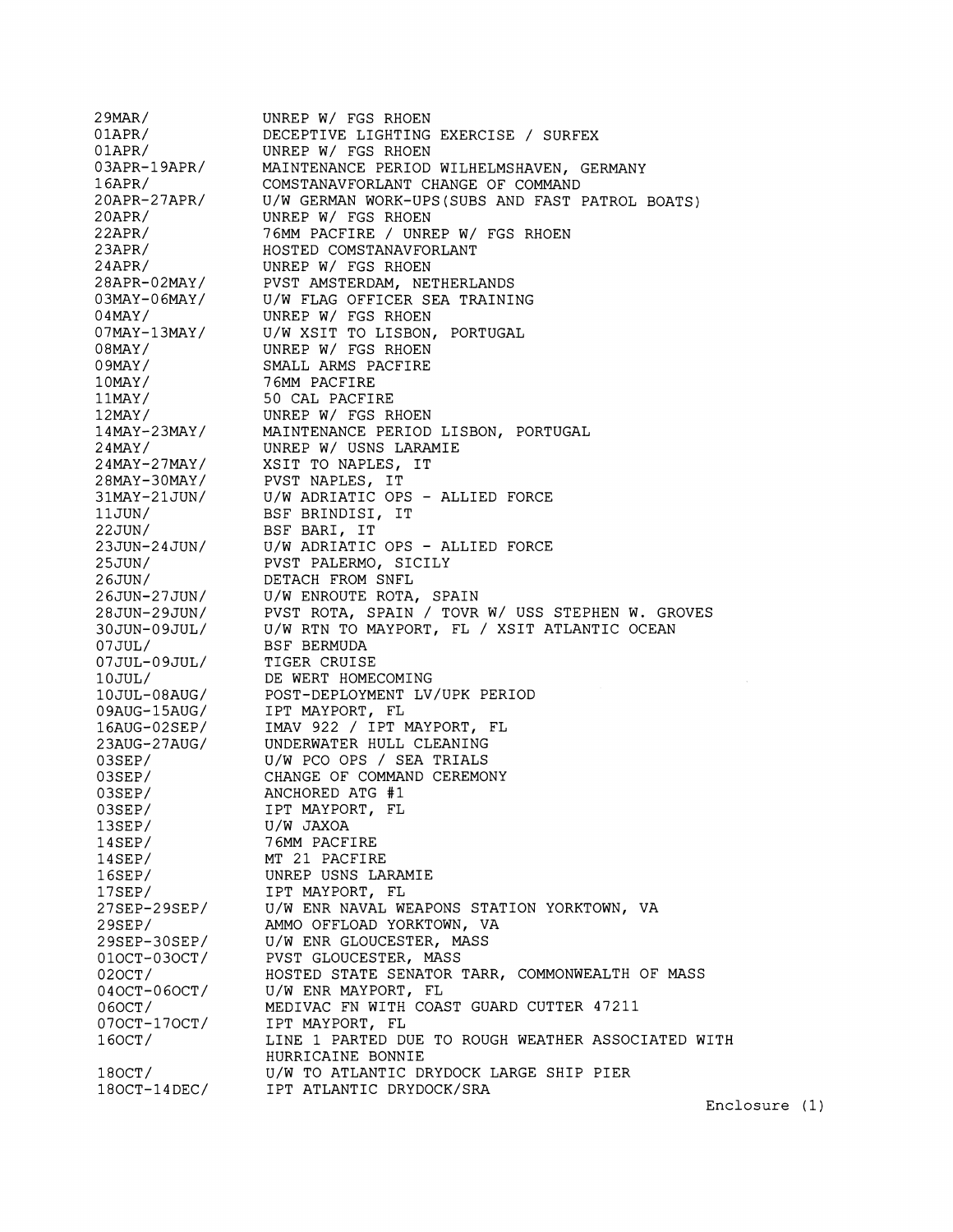| 15NOV/              | HOSTED COMDESRON FOURTEEN AND HSL 43     |
|---------------------|------------------------------------------|
| 15DEC/              | U/W ENR MAYPORT, FL                      |
| $15$ DEC- $16$ DEC/ | IPT MAYPORT, FL                          |
| $17$ DEC-18DEC/     | U/W JAXOA/READY FOR SEA ASSESSMENT       |
| $19$ DEC-31DEC/     | IPT MAYPORT/HOLIDAY LEAVE AND STAND-DOWN |

 $\hat{\mathcal{A}}$ 

 $\sim$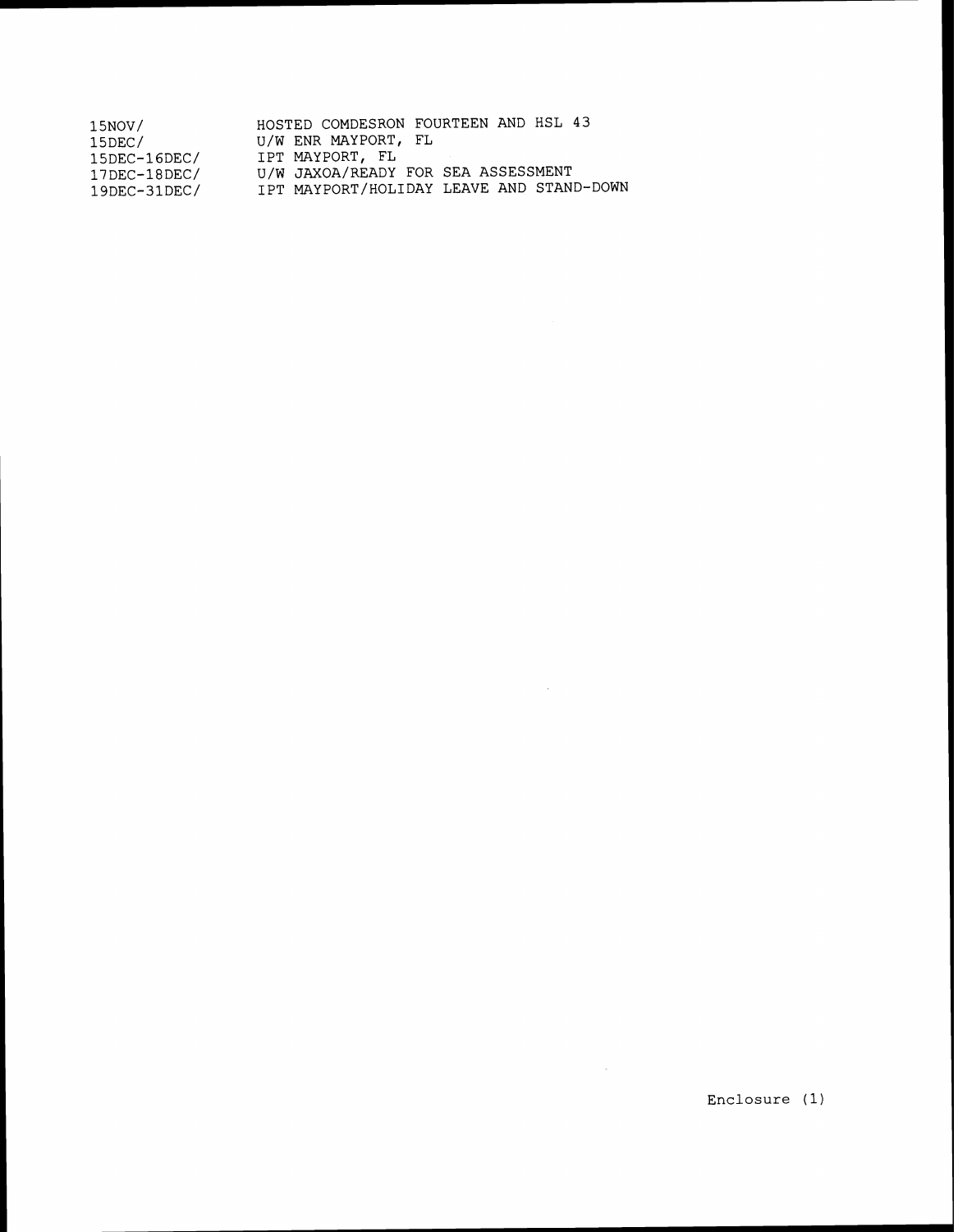NARRAT IVE :

The first of the year saw DE WERT inport, Mayport, Florida, for holiday, leave, and upkeep. On January  $11<sup>th</sup>$ , DE WERT deployed from Florida to rendezvous with the Standing Naval Forces Atlantic (SNFL). Prior to meeting up with SNFL, DE WERT completed a successful SM-1 missile shoot on the 14<sup>th</sup> of January. On the 15<sup>th</sup> of January, DE WERT conducted a PACFIRE of the Mk75 76mm main gun and the Mk15 Close-In-Weapons-System. Leaving the Puerto Rican OPAREA, DE WERT then joined the SNFL on January 16<sup>th</sup>.

DE WERT was in the port of San Juan, Puerto Rico for a visit from the  $18<sup>th</sup>$  of January to the 22<sup>nd</sup>. From the 23<sup>rd</sup> of January to the 28<sup>th</sup>, DE WERT executed SNFL work-ups in the Puerto Rican operations area. While there, DE WERT conducted firings of both the 76MM and the 50 caliber batteries on January 24th versus air and surface towed targets. On January 25<sup>th</sup>, DE WERT participated in a Missile-Ex versus an Exocet fired by FGS SCHLESWIG-HOLSTEIN. The Exocet was engaged by 20 rounds from the Mk 75 gun. Bridge-wing witnesses observed pieces of the missile hit the water after direct hits were made. Later that day, on the 25<sup>th</sup> of January, DE WERT replenished with the USNS PATUXENT. January 26<sup>th</sup> started off with the launch of a remote exercise torpedo and continued on to a 76MM pacfire. DE WERT was in Fort de France, Martinique, from January 29<sup>th</sup> to the first of February.

While transiting to Norfolk from February  $2^{nd}$  to the  $7^{th}$ , DE WERT and SNFL participated in Counter Drug OPS reporting of high-interest vessels. During this period (February  $4<sup>th</sup>$ ), DE WERT took part in an Underway Replenishment (UNREP) with the USNS PATUXENT in the Windward Passage. DE WERT also deployed TACTAS in a passive tracking exercise versus a MK39 training target. From the 8<sup>th</sup> of February to the 12<sup>th</sup>, DE WERT visited the port of Norfolk, Virginia, for a Self-Maintenance Period and Joint Tactical Force Exercise preparations. DE WERT and SNFL participated in JTFEX 99-1 from 13 to 26 February. During this time, DE WERT completed an underway replenishment with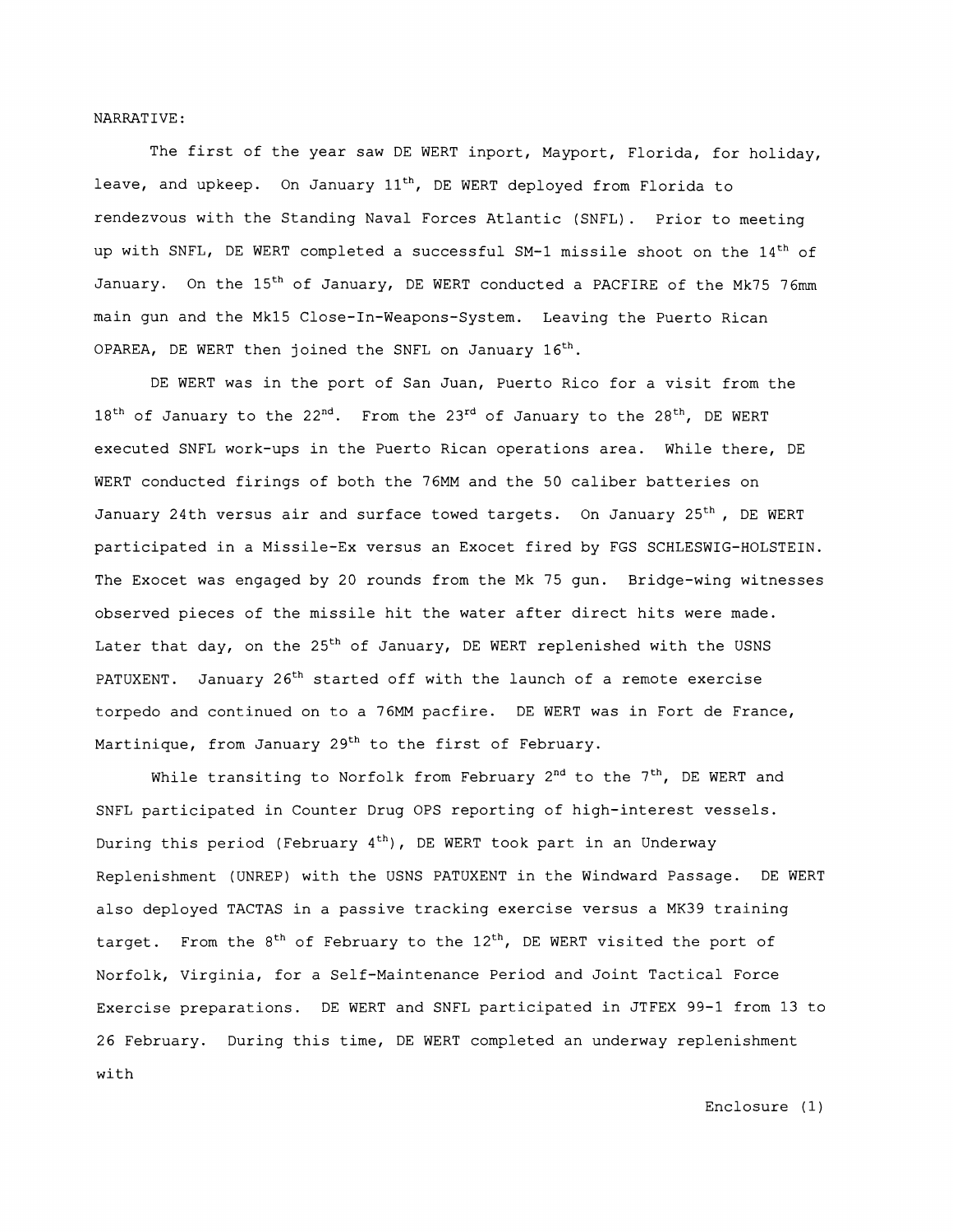the HNLMS ZUIDERKRUIS on the  $14<sup>th</sup>$ , deployed TACTAS, refueled with USNS PATUXENT on the  $19<sup>th</sup>$ , took part in a towing exercise with the USS PETERSON on the  $21^{st}$ , and completed an underway replenishment with USS ARCTIC, a 50 caliber gunfire, and a deceptive lighting on the  $24<sup>th</sup>$ . DE WERT detached from SNFL and departed the Virginia Capes OPAREA enroute to work-ups with the Canadian Navy on the  $27<sup>th</sup>$  of February. On the  $28<sup>th</sup>$ , DE WERT anchored at Buzzard's Bay, Massachusetts for a respite and CO's meetings. March 1<sup>st</sup> to the 3rd, DE WERT was underway for combined ASW exercises with a Canadian task group. During this time, DE WERT completed a refueling at sea with the HMCS PRESERVER. During a port visit from the  $4<sup>th</sup>$  to the  $8<sup>th</sup>$  of March in Halifax, Canada, DE WERT hosted STANAVFORLANT's reception. From the  $9<sup>th</sup>$  to the  $10<sup>th</sup>$  of March, DE WERT transited to Baltimore, MD. DE WERT transited the Chesapeake-Delaware Canal on the  $11^{th}$ , where she then entered the port of Baltimore, MD, for a visit from March 11th to  $15<sup>th</sup>$ . From the 18th to the 21st, DE WERT stayed in Hamilton, Bermuda. The month closed out with DE WERT transiting across the Atlantic Ocean from March 22<sup>nd</sup> to the 2<sup>nd</sup> of April. DE WERT completed a chaff exercise and 50 caliber, and MT22 pacfire. DE WERT completed an underway replenishment with the FGS RHOEN on the 25<sup>th</sup>. On the 26<sup>th</sup> of March, DE WERT fired the 76MM and participated in a highline transfer with the FGS SCHLESWIG-HOLSTEIN. DE WERT replenished once again from the FGS RHOEN on the  $27<sup>th</sup>$ . DE WERT then hosted COMSTANAVFORLANT on the 28<sup>th</sup> and also conducted an M-60 pacfire. A 76MM pacfire was conducted on the 29<sup>th</sup> of March, after which DE WERT participated in an underway replenishment with the FGS RHOEN. On the 1st of April a deceptive lighting was set for a surface warfare exercise, which was followed by another underway replenishment with FGS RHOEN. DE WERT then underwent a maintenance period in Wilhelmshaven, Germany from April 3<sup>rd</sup> to the 19<sup>th</sup>. On the 16<sup>th</sup> of April, STANAVFORLANT had a Change of Command ceremony as the German Admiral was relieved by a Canadian Commodore.

DE WERT then proceeded to the Skaggerak for work-ups (diesel subs and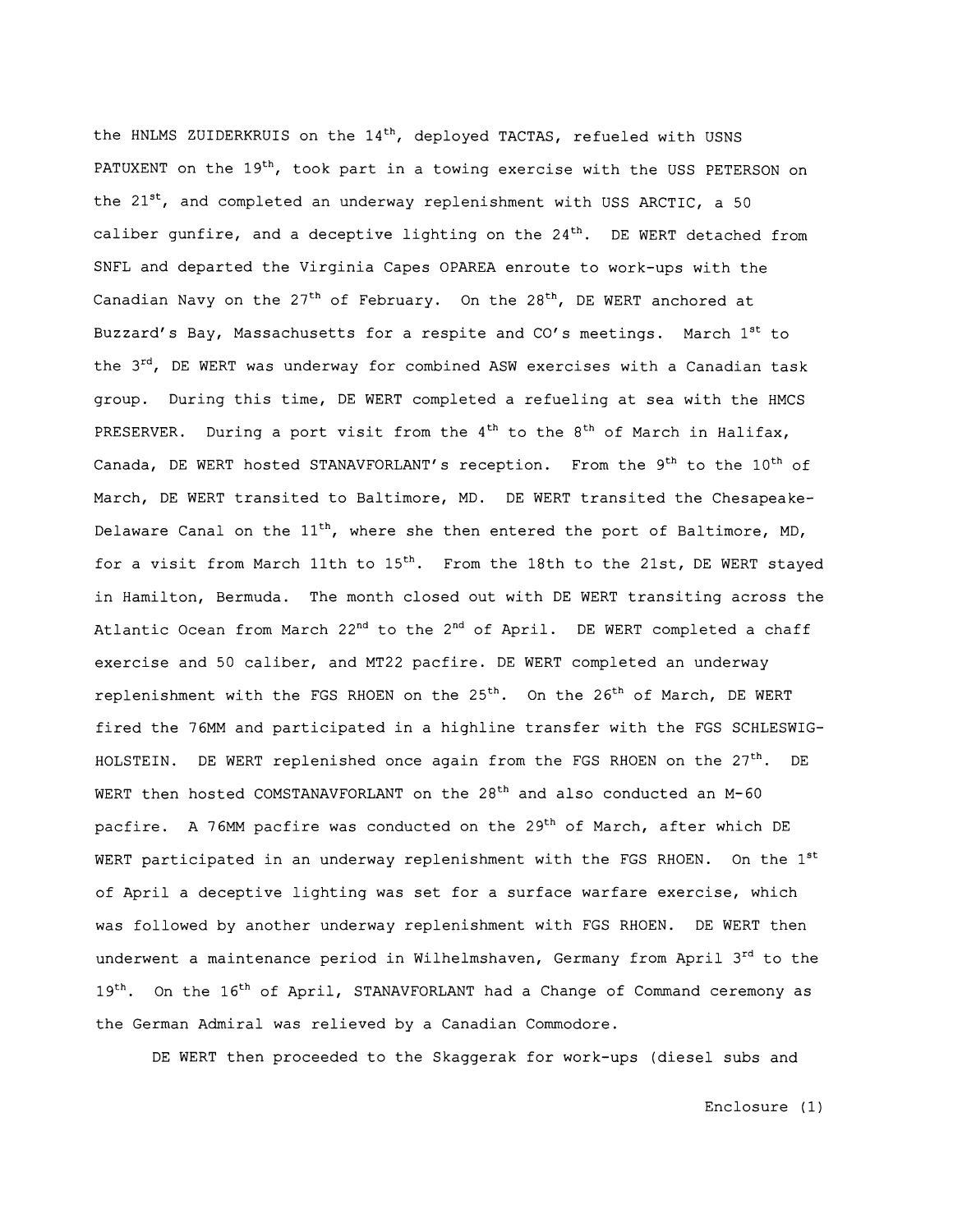fast patrol boats) from April  $20^{th}$  to the  $27^{th}$ . A 76 MM firing on a towed target and an underway replenishment were accomplished on the day of the  $22<sup>nd</sup>$ . On the 23<sup>rd</sup>, DE WERT hosted the new COMSTANAVFORLANT. DE WERT underwent replenishment with FGS RHOEN again on the  $24<sup>th</sup>$ . The month ended with a port visit to Amsterdam, Netherlands, from the  $28<sup>th</sup>$  to the  $2<sup>nd</sup>$  of May, where the crew enjoyed Holland's biggest holiday, the Queen's Day celebration. From the 3<sup>rd</sup> to the 6<sup>th</sup> of May, DE WERT and SNFL took part in Flag Officer Sea Training (FOST), a multi-warfare exercise hosted by the Royal Navy. On May 4<sup>th</sup>, DE WERT took on fuel from the FGS RHOEN. On May 7<sup>th</sup>, SNFL departed FOST and transited to Lisbon, Portugal, which lasted to the 13<sup>th</sup>. DE WERT completed a successful underway replenishment with the FGS RHOEN on the 8<sup>th</sup> and a small arms pacfire on the  $9^{th}$ . On May  $10^{th}$ , a 76MM firing was conducted against both air and surface targets, followed by a 50 caliber pacfire on the  $11<sup>th</sup>$ . Another underway replenishment was conducted with FGS RHOEN on the 12<sup>th</sup> of May. SNFL arrived in Lisbon, Portugal, for a maintenance period, which lasted from the  $14<sup>th</sup>$  to the 23<sup>rd</sup> of May, during which time the SNFL schedule was changed to prepare for emergent operations in the Adriatic.

DE WERT's transit to Naples, Italy upon completion of the maintenance work in Lisbon, include a replenishment with the USNS LARAMIE on the 26th. DE WERT transited to Naples, Italy, prior to arriving on 28 May. After meetings at COMNAVSOUTH headquarters in Pozzouli, the crew enjoyed a port visit to Naples from 28 to 30 May. The month ended with DE WERT joining the Adriatic Operation Allied Force which lasted to the  $21^{st}$  of June. While in the Adriatic, a brief stop for fuel(BSF) was completed on June 11 in Brindisi, Italy. Another BSF took place on June 22 in Bari, Italy. After departing the Adriatic with SNFL, DE WERT then visited the port of Palermo, Sicily on the 25<sup>th</sup>. On the 26<sup>th</sup>, DE WERT detached from Standing Naval Forces Atlantic and transited to Rota, Spain. DE WERT had a short port visit in Rota, Spain from the 28<sup>th</sup> to the 29<sup>th</sup> where she turned over SNFL duties to USS STEPHEN W. GROVES. From June  $30^{th}$  to July  $9^{th}$ , DE WERT transited the Atlantic Ocean for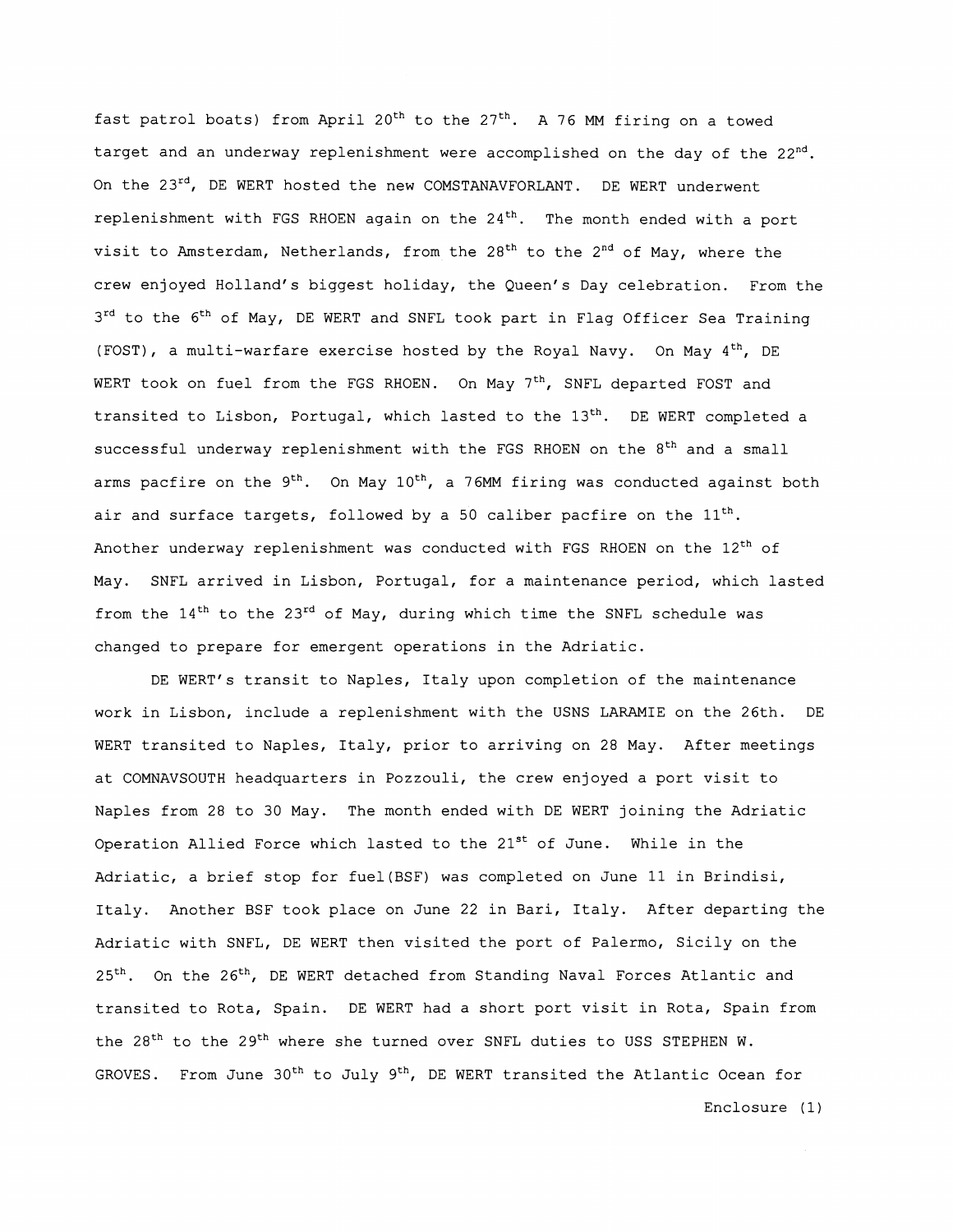her return to Mayport, Florida. A brief fueling stop was conducted in Bermuda on the  $7<sup>th</sup>$ , as well as the embarkation of eleven Tigers. The Tigers rode from Bermuda to Mayport and enjoyed DE WERT's July 10<sup>th</sup> homecoming from her decks.

DE WERT was in post deployment leave and upkeep period from 11 July to the 8 August. From August  $16<sup>th</sup>$  to the 2<sup>nd</sup> of September, DE WERT completed a three week IMAV inport Mayport, Florida. A hull cleaning was completed from the  $23^{rd}$  to the  $27^{th}$  of August.

The Prospective Commanding Officer, CDR Thomas K. Shannon, reported aboard 01 September. Following PC0 Operations on 03 September in the Jacksonville OPAREA, he assumed command of DE WERT in a brief ceremony held on the flight deck. Immediately following, the new Commanding Officer had the pleasure of seeing his crew anchor in ATG Anchorage #1 and proceed into port.

On the  $13<sup>th</sup>$  of September, DE WERT was once again underway in the Jacksonville operating area. During this underway period, DE WERT conducted 76mm and MT 21 pac-fires. DE WERT also conducted an underway replenishment with the USNS Laramie. DE WERT returned to port on the 17<sup>th</sup> of September.

On September  $27^{th}$ , DE WERT left for an ammunition offload in Weapons Station Yorktown, Virginia. After a successful offload on the 29<sup>th</sup> of September, DE WERT continued on to Gloucester, Massachusetts, where she anchored from October  $1^{st}$  to the  $3^{rd}$ . DE WERT participated in the historic town's annual Seafood Festival. Two of the highlights of the weekend were hosting State Senator Tarr and winning the blind man's dory competition.

On October 6<sup>th</sup> while transiting back to Mayport, a DE WERT sailor was injured and Medivaced off by Coast Guard Cutter 47211. DE WERT returned to homeport on 7 October. Hurricane Bonnie passed through and caused a little excitement on October 16<sup>th</sup>, as it parted line 1.

On the 18<sup>th</sup> of October, DE WERT shifted to Atlantic Drydock's large ship pier and entered her Selected Restricted Availability (SRA). On the 15<sup>th</sup> of